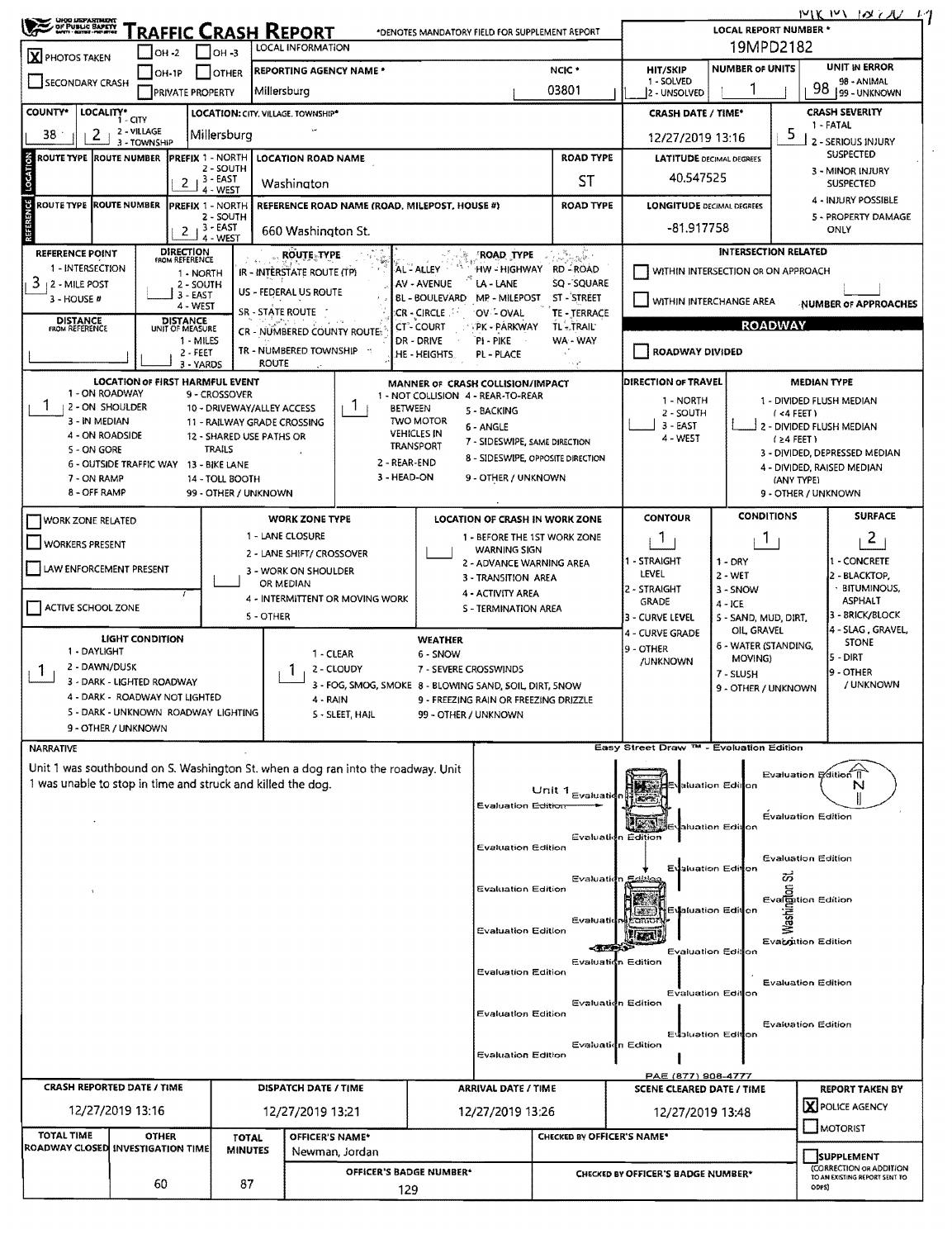|                                                                                                                 |                                                                                                                                                                                                                   | <b>LOCAL REPORT NUMBER</b>                |                                                         |                                                    |                               |                                                                             |  |  |  |  |  |
|-----------------------------------------------------------------------------------------------------------------|-------------------------------------------------------------------------------------------------------------------------------------------------------------------------------------------------------------------|-------------------------------------------|---------------------------------------------------------|----------------------------------------------------|-------------------------------|-----------------------------------------------------------------------------|--|--|--|--|--|
| <b>OHO DEPARTMENT</b><br>OF PUBLIC BAFETY                                                                       |                                                                                                                                                                                                                   |                                           |                                                         | 19MPD2182                                          |                               |                                                                             |  |  |  |  |  |
|                                                                                                                 |                                                                                                                                                                                                                   |                                           |                                                         | OWNER PHONE; INCLUDE AREA CODE (C) SAME AS DRIVER) | DAMAGE                        |                                                                             |  |  |  |  |  |
| OWNER NAME: LAST, FIRST, MIDDLE (CI SAME AS DRIVER)<br>UNIT#<br>-1<br>SNYDER, MICHAEL, C                        |                                                                                                                                                                                                                   |                                           | 330-473-8491                                            |                                                    | <b>DAMAGE SCALE</b>           |                                                                             |  |  |  |  |  |
| OWNER ADDRESS: STREET, CITY, STATE, ZIP ( C SAME AS DRIVER)                                                     |                                                                                                                                                                                                                   |                                           |                                                         |                                                    | 1 - NONE                      | 3 - FUNCTIONAL DAMAGE                                                       |  |  |  |  |  |
| 11191 SR 39, MILLERSBURG, OH, 44654                                                                             |                                                                                                                                                                                                                   |                                           |                                                         | 3<br>2 - MINOR DAMAGE                              | 4 - DISABLING DAMAGE          |                                                                             |  |  |  |  |  |
| COMMERCIAL CARRIER: NAME, ADDRESS, CITY, STATE, ZIP                                                             |                                                                                                                                                                                                                   |                                           |                                                         | <b>COMMERCIAL CARRIER PHONE: INCLUDE AREA CODE</b> | 9 - UNKNOWN                   |                                                                             |  |  |  |  |  |
|                                                                                                                 |                                                                                                                                                                                                                   |                                           |                                                         | DAMAGED AREA(S)<br>INDICATE ALL THAT APPLY         |                               |                                                                             |  |  |  |  |  |
| LP STATE LICENSE PLATE #                                                                                        |                                                                                                                                                                                                                   | <b>VEHICLE YEAR</b>                       | <b>VEHICLE MAKE</b>                                     |                                                    |                               |                                                                             |  |  |  |  |  |
| <b>GWE5454</b><br>ОН                                                                                            | 1J4GL48K66W124289                                                                                                                                                                                                 |                                           | 2006                                                    | JEEP                                               |                               |                                                                             |  |  |  |  |  |
| <b>INSURANCE COMPANY</b><br>INSURANCE<br><b>X</b> VERIFIED<br>STATE FARM                                        | <b>INSURANCE POLICY #</b><br>9948149CO535                                                                                                                                                                         |                                           | <b>COLOR</b><br>WHI                                     | <b>VEHICLE MODEL</b><br>LIBERTY                    |                               |                                                                             |  |  |  |  |  |
| TYPE OF USE                                                                                                     | US DOT#                                                                                                                                                                                                           |                                           | TOWED BY: COMPANY NAME                                  |                                                    |                               |                                                                             |  |  |  |  |  |
| IN EMERGENCY<br>COMMERCIAL<br>GOVERNMENT<br>RESPONSE                                                            |                                                                                                                                                                                                                   |                                           |                                                         |                                                    |                               |                                                                             |  |  |  |  |  |
| # OCCUPANTS<br><b>INTERLOCK</b>                                                                                 | VEHICLE WEIGHT GVWR/GCWR<br>$1 - s10K$ LBS.                                                                                                                                                                       |                                           | <b>HAZARDOUS MATERIAL</b><br> MATERIAL<br>CLASS #       | PLACARD ID #                                       |                               |                                                                             |  |  |  |  |  |
| DEVICE<br><b>HIT/SKIP UNIT</b><br>EQUIPPED                                                                      | 2 - 10.001 - 26K LBS.                                                                                                                                                                                             |                                           | RELEASED<br>PLACARD                                     |                                                    |                               |                                                                             |  |  |  |  |  |
| 1 - PASSENGER CAR                                                                                               | $3 - 26K$ LBS.<br>12 - GOLF CART                                                                                                                                                                                  |                                           |                                                         | 23 - PEDESTRIAN/SKATER                             |                               | 12                                                                          |  |  |  |  |  |
| 6 - VAN (9-15 SEATS)<br>2 - PASSENGER VAN<br>7 - MOTORCYCLE 2-WHEELED                                           | 13 - SNOWMOBILE                                                                                                                                                                                                   |                                           | 18 - LIMO (LIVERY VEHICLE)<br>19 - BUS (16+ PASSENGERS) | 24 - WHEELCHAIR (ANY TYPE)                         |                               | $12\phantom{.0}$                                                            |  |  |  |  |  |
| (MINIVAN)<br>B - MOTORCYCLE 3-WHEELED<br>UNIT TYPE 3 - SPORT UTILITY<br>9 - AUTOCYCLE                           | 14 - SINGLE UNIT<br><b>TRUCK</b>                                                                                                                                                                                  | 20 - OTHER VEHICLE                        |                                                         | 25 - OTHER NON-MOTORIST                            |                               | <b>ESTE</b><br>10                                                           |  |  |  |  |  |
| VEHICLE<br>10 - MOPED OR MOTORIZED                                                                              | 15 - SEMI-TRACTOR                                                                                                                                                                                                 | 21 - HEAVY EQUIPMENT                      | 22 - ANIMAL WITH RIDER OR                               | 26 - BICYCLE<br>27 - TRAIN                         |                               | $\mathbf{9}$                                                                |  |  |  |  |  |
| <b>BICYCLE</b><br>4 - PICK UP<br>5 - CARGO VAN<br>11 - ALL TERRAIN VEHICLE                                      | 16 - FARM EQUIPMENT<br>17 - MOTORHOME                                                                                                                                                                             |                                           | ANIMAL-DRAWN VEHICLE                                    | 99 - UNKNOWN OR HIT/SKIP                           |                               |                                                                             |  |  |  |  |  |
| (ATV/UTV)<br># OF TRAILING UNITS                                                                                |                                                                                                                                                                                                                   |                                           |                                                         |                                                    |                               | ē                                                                           |  |  |  |  |  |
|                                                                                                                 |                                                                                                                                                                                                                   |                                           |                                                         |                                                    |                               |                                                                             |  |  |  |  |  |
| WAS VEHICLE OPERATING IN AUTONOMOUS<br>MODE WHEN CRASH OCCURRED?                                                | <b>0 - NO AUTOMATION</b><br>υ                                                                                                                                                                                     |                                           | 3 - CONDITIONAL AUTOMATION 9 - UNKNOWN                  |                                                    |                               |                                                                             |  |  |  |  |  |
| 2                                                                                                               | 1 - DRIVER ASSISTANCE<br>1 - YES 2 - NO 9 - OTHER / UNKNOWN AUTONOMOUS 2 - PARTIAL AUTOMATION 5 - FULL AUTOMATION                                                                                                 |                                           | 4 - HIGH AUTOMATION                                     |                                                    |                               |                                                                             |  |  |  |  |  |
|                                                                                                                 | MODE LEVEL                                                                                                                                                                                                        |                                           |                                                         |                                                    |                               | 9                                                                           |  |  |  |  |  |
| 1 - NONE                                                                                                        | 6 - BUS - CHARTER/TOUR<br>$11 - FIRE$                                                                                                                                                                             | <b>16 - FARM</b>                          |                                                         | 21 - MAIL CARRIER                                  |                               |                                                                             |  |  |  |  |  |
| $2 - TAX1$<br>3 - ELECTRONIC RIDE<br>8 - BUS - SHUTTLE                                                          | 7 - BUS - INTERCITY<br>12 - MILITARY -<br>13 - POLICE                                                                                                                                                             |                                           | 17 - MOWING<br>18 - SNOW REMOVAL                        | 99 - OTHER / UNKNOWN                               |                               |                                                                             |  |  |  |  |  |
| SHARING<br>SPECIAL<br>9 - BUS - OTHER<br><b>FUNCTION 4 - SCHOOL TRANSPORT</b>                                   | $-14 - PUBLIC UTLITY$                                                                                                                                                                                             |                                           | 19 - TOWING                                             |                                                    |                               |                                                                             |  |  |  |  |  |
| 10 - AMBULANCE<br>5 - BUS - TRANSIT/COMMUTER                                                                    | 15 - CONSTRUCTION EQUIP.                                                                                                                                                                                          |                                           | 20 - SAFETY SERVICE<br>PATROL                           |                                                    |                               | 12<br>12                                                                    |  |  |  |  |  |
| 1 - NO CARGO BODY TYPE<br>4 - LOGGING                                                                           | 7 - GRAIN/CHIPS/GRAVEL                                                                                                                                                                                            | 11 - DUMP                                 |                                                         | 99 - OTHER / UNKNOWN                               |                               |                                                                             |  |  |  |  |  |
| 1<br>/ NOT APPLICABLE<br>5 - INTERMODAL<br>2 - BUS                                                              | B - POLE                                                                                                                                                                                                          |                                           | 12 - CONCRETE MIXER                                     |                                                    |                               |                                                                             |  |  |  |  |  |
| CARGO<br>3 - VEHICLE TOWING<br>6 - CARGOVAN<br><b>BODY</b>                                                      | <b>CONTAINER CHASSIS</b><br>9 - CARGO TANK                                                                                                                                                                        |                                           | 13 - AUTO TRANSPORTER                                   |                                                    |                               | 9 ILT II 3<br>٩                                                             |  |  |  |  |  |
| ANOTHER MOTOR VEHICLE<br><b>TYPE</b>                                                                            | 10 - FLAT BED<br>/ENCLOSED BOX                                                                                                                                                                                    |                                           | 14 - GARBAGE/REFUSE                                     |                                                    |                               |                                                                             |  |  |  |  |  |
| 1 - TURN SIGNALS<br>4 - BRAKES                                                                                  | 7 - WORN OR SLICK TIRES                                                                                                                                                                                           |                                           | <b>9 - MOTOR TROUBLE</b>                                | 99 - OTHER / UNKNOWN                               |                               |                                                                             |  |  |  |  |  |
| 2 - HEAD LAMPS<br><b>5 - STEERING</b><br><b>VEHICLE</b><br>3 - TAIL LAMPS<br><b>6 - TIRE BLOWOUT</b>            | 8 - TRAILER EQUIPMENT<br><b>DEFECTIVE</b>                                                                                                                                                                         |                                           | 10 - DISABLED FROM PRIOR<br><b>ACCIDENT</b>             |                                                    |                               |                                                                             |  |  |  |  |  |
| <b>DEFECTS</b>                                                                                                  |                                                                                                                                                                                                                   |                                           |                                                         |                                                    | $\Box$ - NO DAMAGE [ 0 ]      | L - UNDERCARRIAGE [ 14 ]                                                    |  |  |  |  |  |
| 1 - INTERSECTION -<br>4 - MIDBLOCK -<br>MARKED CROSSWALK                                                        | 7 - SHOULDER/ROADSIDE<br>MARKED CROSSWALK                                                                                                                                                                         |                                           | 10 - DRIVEWAY ACCESS<br>11 - SHARED USE PATHS           | 99 - OTHER / UNKNOWN                               | $\Box$ -TOP[13]               | $\Box$ - ALL AREAS [ 15 ]                                                   |  |  |  |  |  |
| 2 - INTERSECTION -<br>S - TRAVEL LANE -<br>NON-                                                                 | <b>8 - SIDEWALK</b><br>9 - MEDIAN/CROSSING                                                                                                                                                                        |                                           | OR TRAILS                                               |                                                    |                               |                                                                             |  |  |  |  |  |
| <b>MOTORIST</b><br>UNMARKED CROSSWALK<br><b>LOCATION</b><br>3 - INTERSECTION - OTHER<br><b>6 - BICYCLE LANE</b> | OTHER LOCATION<br><b>ISLAND</b>                                                                                                                                                                                   |                                           | 12 - FIRST RESPONDER<br>AT INCIDENT SCENE               |                                                    |                               | $\Box$ - UNIT NOT AT SCENE [ 16 ]                                           |  |  |  |  |  |
| 1 - NON-CONTACT                                                                                                 | 1 - STRAIGHT AHEAD<br>9 - LEAVING TRAFFIC                                                                                                                                                                         |                                           | 15 - WALKING, RUNNING,                                  | 21 - STANDING OUTSIDE                              |                               | INITIAL POINT OF CONTACT                                                    |  |  |  |  |  |
| 2 - BACKING<br>2 - NON-COLLISION                                                                                | LANE<br>3 - CHANGING LANES<br>10 - PARKED                                                                                                                                                                         |                                           | JOGGING, PLAYING<br>16 - WORKING                        | DISABLED VEHICLE<br>99 - OTHER / UNKNOWN           | 0 - NO DAMAGE                 | 14 - UNDERCARRIAGE                                                          |  |  |  |  |  |
| 3<br>3 - STRIKING                                                                                               | 4 - OVERTAKING/PASSING<br>1-12 - REFER TO UNIT 15 - VEHICLE NOT AT SCENE<br>11 - SLOWING OR STOPPED<br>17 - PUSHING VEHICLE<br>1<br>PRE-CRASH 5 MAKING RIGHT TURN<br>IN TRAFFIC<br>18 - APPROACHING OR<br>DIAGRAM |                                           |                                                         |                                                    |                               |                                                                             |  |  |  |  |  |
| <b>ACTION</b><br>4 - STRUCK<br><b>ACTIONS 6 - MAKING LEFT TURN</b>                                              | 12 - DRIVERLESS                                                                                                                                                                                                   | 99 - UNKNOWN                              |                                                         |                                                    |                               |                                                                             |  |  |  |  |  |
| 5 - BOTH STRIKING<br>& STRUCK                                                                                   | 7 - MAKING U-TURN<br>13 - NEGOTIATING A CURVE<br>8 - ENTERING TRAFFIC<br>14 - ENTERING OR CROSSING 20 - OTHER NON-MOTORIST                                                                                        |                                           | 19 - STANDING                                           |                                                    | 13 - TOP                      |                                                                             |  |  |  |  |  |
| LANE<br>9 - OTHER / UNKNOWN                                                                                     | SPECIFIED LOCATION                                                                                                                                                                                                |                                           |                                                         |                                                    |                               | TRAFFIC                                                                     |  |  |  |  |  |
| 1 - NONE<br>2 - FAILURE TO YIELD<br>/ACDA                                                                       | 8 - FOLLOWING TOO CLOSE 13 - IMPROPER START FROM<br>A PARKED POSITION                                                                                                                                             |                                           | <b>1B - OPERATING DEFECTIVE</b><br><b>EQUIPMENT</b>     | 23 - OPENING DOOR INTO<br><b>ROADWAY</b>           | <b>TRAFFICWAY FLOW</b>        | <b>TRAFFIC CONTROL</b>                                                      |  |  |  |  |  |
| 3 - RAN RED LIGHT                                                                                               | 9 - IMPROPER LANE<br>14 - STOPPED OR PARKED                                                                                                                                                                       |                                           | 19 - LOAD SHIFTING                                      | 99 - OTHER IMPROPER                                | 1 - ONE-WAY<br>2 - TWO-WAY    | 1 - ROUNDABOUT 4 - STOP SIGN<br>2 - SIGNAL<br>5 - YIELD SIGN                |  |  |  |  |  |
| CHANGE<br>4 - RAN STOP SIGN<br>S - UNSAFE SPEED                                                                 | ILLEGALLY<br>10 - IMPROPER PASSING<br>15 - SWERVING TO AVOID                                                                                                                                                      |                                           | /FALLING/SPILLING<br>20 - IMPROPER CROSSING             | <b>ACTION</b>                                      | 2                             | 6<br>3 - FLASHER<br><b>6 - NO CONTROL</b>                                   |  |  |  |  |  |
| CONTRIBUTING 6 - IMPROPER TURN<br>CIRCUMSTANCES <sub>7</sub> - LEFT OF CENTER                                   | 11 - DROVE OFF ROAD<br>16 - WRONG WAY                                                                                                                                                                             |                                           | 21 - LYING IN ROADWAY                                   |                                                    |                               |                                                                             |  |  |  |  |  |
|                                                                                                                 | 12 - IMPROPER BACKING<br>17 - VISION OBSTRUCTION                                                                                                                                                                  |                                           | 22 - NOT DISCERNIBLE                                    |                                                    | # OF THROUGH LANES<br>ON ROAD | <b>RAIL GRADE CROSSING</b><br>1 - NOT INVLOVED                              |  |  |  |  |  |
| <b>SEQUENCE OF EVENTS</b><br>s istor                                                                            |                                                                                                                                                                                                                   |                                           |                                                         |                                                    | $\overline{2}$                | 2 - INVOLVED-ACTIVE CROSSING                                                |  |  |  |  |  |
| 1 - OVERTURN/ROLLOVER<br>19                                                                                     | <b>EVENTS</b><br>7 - SEPARATION OF UNITS<br>12 - DOWNHILL RUNAWAY                                                                                                                                                 |                                           | 19 - ANIMAL -OTHER                                      | 23 - STRUCK BY FALLING,                            |                               | 3 - INVOLVED-PASSIVE CROSSING                                               |  |  |  |  |  |
| 2 - FIRE/EXPLOSION<br>3 - IMMERSION                                                                             | <b>B - RAN OFF ROAD RIGHT</b><br>13 - OTHER NON-COLLISION 20 - MOTOR VEHICLE IN<br>9 - RAN OFF ROAD LEFT<br>14 - PEDESTRIAN                                                                                       |                                           | TRANSPORT                                               | SHIFTING CARGO OR<br>ANYTHING SET IN               |                               | UNIT / NON-MOTORIST DIRECTION                                               |  |  |  |  |  |
| 4 - JACKKNIFE<br>10 - CROSS MEDIAN<br>2                                                                         | 15 - PEDALCYCLE                                                                                                                                                                                                   |                                           | 21 - PARKED MOTOR                                       | <b>MOTION BY A MOTOR</b><br>VEHICLE                |                               | 1 - NORTH<br><b>S-NORTHEAST</b>                                             |  |  |  |  |  |
| 5 - CARGO / EQUIPMENT<br>LOSS OR SHIFT                                                                          | 11 - CROSS CENTERLINE -<br>16 - RAILWAY VEHICLE<br>OPPOSITE DIRECTION<br>17 - ANIMAL - FARM                                                                                                                       |                                           | VEHICLE<br>22 - WORK ZONE                               | 24 - OTHER MOVABLE                                 |                               | 2 - SOUTH<br><b>6 - NORTHWEST</b>                                           |  |  |  |  |  |
| OF TRAVEL<br>6 - EQUIPMENT FAILURE<br>3                                                                         | 18 - ANIMAL - DEER                                                                                                                                                                                                | OBJECT<br><b>MAINTENANCE</b><br>EQUIPMENT |                                                         |                                                    | FROM<br>то∣                   | 3 - EAST<br>7 - SOUTHEAST<br>$\epsilon$<br>4 - WEST<br><b>8 - SOUTHWEST</b> |  |  |  |  |  |
|                                                                                                                 | <b>COLLISION WITH FIXED OBJECT - STRUCK</b>                                                                                                                                                                       |                                           |                                                         |                                                    |                               | 9 - OTHER / UNKNOWN                                                         |  |  |  |  |  |
| 31 - GUARDRAIL END<br>25 - IMPACT ATTENUATOR<br>/ CRASH CUSHION                                                 | 38 - OVERHEAD SIGN POST<br>32 - PORTABLE BARRIER<br>39 - LIGHT / LUMINARIES                                                                                                                                       | $46 - FENCE$                              | 4S - EMBANKMENT                                         | 52 - BUILDING<br>S3 - TUNNEL                       |                               |                                                                             |  |  |  |  |  |
| 26 - BRIDGE OVERHEAD<br><b>STRUCTURE</b>                                                                        | 33 - MEDIAN CABLE BARRIER<br><b>SUPPORT</b><br>34 - MEDIAN GUARDRAIL<br>40 - UTILITY POLE                                                                                                                         | 48 - TREE                                 | 47 - MAILBOX                                            | <b>S4 - OTHER FIXED</b><br>OBJECT                  | UNIT SPEED                    | DETECTED SPEED                                                              |  |  |  |  |  |
| 5<br>27 - BRIDGE PIER OR<br><b>BARRIER</b>                                                                      | 41 - OTHER POST, POLE                                                                                                                                                                                             |                                           | 49 - FIRE HYDRANT                                       | 99 - OTHER / UNKNOWN                               | 35                            | 1 - STATED / ESTIMATED SPEED                                                |  |  |  |  |  |
| ABUTMENT<br>28 - BRIDGE PARAPET<br><b>BARRIER</b>                                                               | OR SUPPORT<br>35 - MEDIAN CONCRETE<br>42 - CULVERT                                                                                                                                                                |                                           | 50 - WORK ZONE<br>MAINTENANCE                           |                                                    |                               | ı<br>2 - CALCULATED / EDR                                                   |  |  |  |  |  |
| 29 - BRIDGE RAIL<br>30 - GUARDRAIL FACE                                                                         | 36 - MEDIAN OTHER BARRIER<br>43 - CURB<br>37 - TRAFFIC SIGN POST<br>44 - DITCH                                                                                                                                    | SI-WALL                                   | <b>EQUIPMENT</b>                                        |                                                    | POSTED SPEED                  |                                                                             |  |  |  |  |  |
| <b>FIRST HARMFUL EVENT</b>                                                                                      | <b>MOST HARMFUL EVENT</b>                                                                                                                                                                                         |                                           |                                                         |                                                    | 35                            | 3 - UNDETERMINED                                                            |  |  |  |  |  |
|                                                                                                                 |                                                                                                                                                                                                                   |                                           |                                                         |                                                    |                               |                                                                             |  |  |  |  |  |